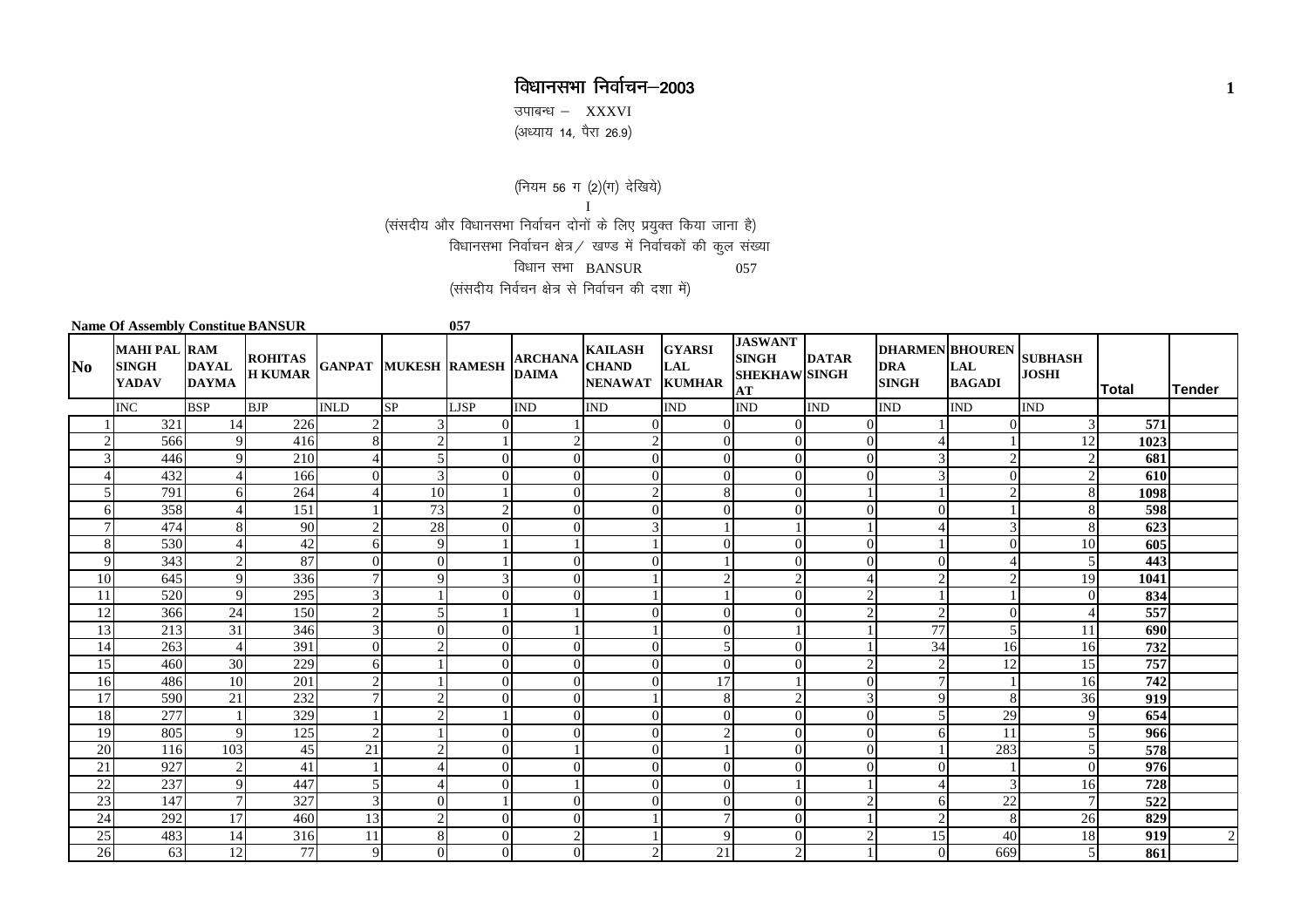| N <sub>0</sub>  | <b>MAHI PAL RAM</b><br><b>SINGH</b><br><b>YADAV</b> | <b>DAYAL</b><br><b>DAYMA</b> | <b>ROHITAS</b><br><b>H KUMAR</b> | <b>GANPAT MUKESH RAMESH</b> |                          |                            | <b>ARCHANA</b><br><b>DAIMA</b> | <b>KAILASH</b><br><b>CHAND</b><br>NENAWAT KUMHAR | <b>GYARSI</b><br>LAL       | <b>JASWANT</b><br><b>SINGH</b><br><b>SHEKHAW SINGH</b><br>AT | <b>DATAR</b>   | <b>DHARMEN BHOUREN</b><br>DRA<br><b>SINGH</b> | <b>LAL</b><br><b>BAGADI</b> | <b>SUBHASH</b><br><b>JOSHI</b> | Total            | <b>Tender</b> |
|-----------------|-----------------------------------------------------|------------------------------|----------------------------------|-----------------------------|--------------------------|----------------------------|--------------------------------|--------------------------------------------------|----------------------------|--------------------------------------------------------------|----------------|-----------------------------------------------|-----------------------------|--------------------------------|------------------|---------------|
|                 | <b>INC</b>                                          | <b>BSP</b>                   | <b>BJP</b>                       | <b>INLD</b>                 | SP                       | <b>LJSP</b>                | <b>IND</b>                     | IND                                              | IND                        | <b>IND</b>                                                   | IND            | IND                                           | <b>IND</b>                  | <b>IND</b>                     |                  |               |
| 27              | 531                                                 |                              | 132                              |                             | $\Omega$                 |                            |                                | $\overline{0}$                                   | 15                         | $\Omega$                                                     |                |                                               |                             | 6                              | 694              |               |
| 28              | 428                                                 | $\Omega$                     | 98                               |                             |                          |                            | $\mathbf{0}$                   | $\boldsymbol{0}$                                 | $\theta$                   | $\Omega$                                                     | $\Omega$       | $\Omega$                                      | $\Omega$                    |                                | $\overline{534}$ |               |
| 29              | 352                                                 | $\overline{4}$               | 205                              | 6                           | 23                       |                            | $\mathbf{1}$                   | $\boldsymbol{0}$                                 |                            | $\mathcal{D}$                                                | 6              | 3                                             |                             | 12                             | 617              |               |
| $\overline{30}$ | 347                                                 | $\overline{4}$               | 108                              | $\mathbf{Q}$                | $\overline{0}$           | $\Omega$                   | $\mathbf{0}$                   | $\overline{4}$                                   | $\mathbf{0}$               |                                                              | $\overline{0}$ | -1                                            | $\overline{39}$             | 12                             | $\overline{525}$ |               |
| $\overline{31}$ | 565                                                 | 7                            | 296                              | $\overline{A}$              | $10\,$                   | $\Omega$                   | $\overline{c}$                 | -1                                               | $\overline{4}$             | $\Omega$                                                     | $\Omega$       | $\mathbf{R}$                                  | $\mathfrak{D}$              |                                | 897              |               |
| 32              | 164                                                 | 8                            | 356                              | $\overline{c}$              | 3                        | $\Omega$                   | $\mathbf{0}$                   | $\mathbf{0}$                                     | $\mathbf{0}$               |                                                              | $\mathcal{D}$  | 5                                             | 3                           | 9                              | 553              |               |
| 33              | 178                                                 | $\overline{4}$               | 360                              | 8                           | $\overline{35}$          | $\Omega$                   | $\mathbf{1}$                   | $\Omega$                                         | $\Omega$                   |                                                              | $\Omega$       | 6                                             | 3                           |                                | 601              |               |
| $\overline{34}$ | 406                                                 | 5                            | 307                              | 3                           | $\Omega$                 |                            |                                |                                                  | $\overline{10}$            | $\Omega$                                                     |                |                                               | $\theta$                    |                                | $\overline{741}$ |               |
| 35              | 463                                                 | 5                            | 209                              |                             | 3                        |                            | $\mathbf{0}$                   | $\overline{2}$                                   | $\overline{5}$             | $\Omega$                                                     |                | 5                                             |                             | $\overline{4}$                 | 700              |               |
| $\overline{36}$ | $\overline{50}$                                     | 5                            | 93                               | $\overline{0}$              | $\Omega$                 |                            | $\overline{0}$                 | $\sqrt{2}$                                       | $\overline{0}$             | $\Omega$                                                     | 5              | $\mathcal{R}$                                 | 167                         | 10                             | 336              |               |
| $\overline{37}$ | 264                                                 | 22                           | 267                              | $\Delta$                    | $\Omega$                 | $\overline{c}$             | $\boldsymbol{0}$               | $\sqrt{2}$                                       | $\overline{2}$             | $\overline{0}$                                               |                | 6                                             | 29                          | 5                              | 604              |               |
| 38              | 185                                                 | 6                            | 243                              | 89                          | 12                       | $\overline{c}$             | 5                              | $\overline{2}$                                   | 27                         | $\overline{0}$                                               |                | $\overline{26}$                               | 67                          | 12                             | 680              |               |
| 39              | 150                                                 | 143                          | 82                               | 84                          | 8                        | $\overline{c}$             | $\overline{4}$                 | $\boldsymbol{0}$                                 | 30                         | $\overline{2}$                                               | 3              | 15                                            | 80                          | 6                              | 609              |               |
| 40              | 160<br>229                                          | 13                           | 88<br>20                         | 95<br>34                    | $\overline{21}$          |                            | $\mathbf{1}$                   |                                                  | $\sqrt{2}$<br>$\mathbf{1}$ | 3                                                            | Δ              | 15<br>9                                       | 219<br>115                  | 21                             | 644              |               |
| 41<br>42        |                                                     | 52                           | 315                              | 23                          | $\Omega$<br>$\Omega$     | $\Omega$<br>5 <sup>1</sup> | $\mathbf{0}$                   | -1                                               |                            | $\Omega$                                                     |                |                                               | 257                         | 24                             | 464              |               |
| 43              | 185<br>252                                          | 29<br>5                      | $\overline{28}$                  | 15                          | 6                        | $\Omega$                   | 3<br>$\mathbf{0}$              | $\tau$<br>$\overline{2}$                         | $\overline{4}$<br>11       | $\overline{0}$<br>$\overline{4}$                             |                | 36<br>13                                      | 648                         | 15                             | 890<br>1001      |               |
| 44              | 131                                                 | $\overline{7}$               | 118                              | $\overline{4}$              | 25                       |                            | $\mathbf{1}$                   | $\boldsymbol{0}$                                 | 5                          | $\Omega$                                                     | 5              | 17                                            | 171                         |                                | 487              |               |
| 45              | 108                                                 | 6                            | 154                              | $\overline{0}$              | 5                        | 3                          | $\overline{0}$                 | $\boldsymbol{0}$                                 | $\overline{2}$             | $\overline{2}$                                               |                | $\overline{34}$                               | 190                         | 8                              | 513              |               |
| 46              | $\,8\,$                                             | $\overline{2}$               | $\overline{35}$                  | 38                          | $\mathbf{3}$             | $\Omega$                   | $\mathbf{0}$                   | $\boldsymbol{0}$                                 | $\boldsymbol{0}$           | $\Omega$                                                     | $\Delta$       | 3                                             | 933                         |                                | 1028             |               |
| 47              | 56                                                  | 97                           | 111                              | 15                          | 3                        | $\Omega$                   | $\boldsymbol{0}$               | $\boldsymbol{0}$                                 | $\mathbf{1}$               |                                                              | 3              | $\mathcal{D}$                                 | 378                         | 14                             | 681              |               |
| 48              | 193                                                 | $\Omega$                     | 323                              |                             |                          | $\Omega$                   | $\Omega$                       | $\theta$                                         | $\overline{0}$             | $\Omega$                                                     | $\Omega$       | 4                                             | 44                          |                                | $\overline{568}$ |               |
| 49              | $\overline{171}$                                    | $\overline{2}$               | $\overline{301}$                 |                             |                          | $\overline{c}$             | $\mathbf{0}$                   | $\mathbf{0}$                                     |                            |                                                              | $\Omega$       | $\overline{c}$                                |                             |                                | 493              |               |
| 50              | 397                                                 |                              | 27                               | $\overline{0}$              | $\Omega$                 | $\Omega$                   | $\mathbf{0}$                   | $\boldsymbol{0}$                                 | $\boldsymbol{0}$           | $\overline{0}$                                               | $\overline{0}$ |                                               | $\overline{0}$              | $\overline{0}$                 | 427              |               |
| 51              | 368                                                 | 19                           | 187                              | $\overline{4}$              | 18                       | 5 <sub>l</sub>             | 1                              | $\overline{2}$                                   | $\mathbf{1}$               | $\overline{4}$                                               | 7              | $\overline{22}$                               | 104                         | 28                             | 770              |               |
| 52              | 284                                                 | $\overline{26}$              | 367                              | 3                           | $\mathcal{D}$            | $\overline{c}$             | 1                              | $\boldsymbol{0}$                                 |                            | $\overline{0}$                                               |                | 19                                            | 67                          | $\overline{11}$                | 784              |               |
| 53              | 201                                                 | 48                           | 191                              | 3                           | $\gamma$                 |                            | $\overline{c}$                 | $\boldsymbol{0}$                                 | $\overline{0}$             | $\Omega$                                                     |                | 16                                            | 116                         | 24                             | 606              |               |
| 54              | 405                                                 | 38                           | 231                              | $\overline{10}$             |                          |                            |                                | $\overline{2}$                                   |                            | $\Omega$                                                     |                | $\overline{20}$                               | 188                         | 12                             | $\overline{911}$ |               |
| $\overline{55}$ | 23                                                  | 60                           | 135                              | $\overline{4}$              | 3                        | $\Omega$                   | $\boldsymbol{0}$               | $\boldsymbol{0}$                                 | $\Omega$                   | $\Omega$                                                     |                | 13                                            | $\overline{521}$            | $\mathcal{D}$                  | 762              |               |
| 56              | 13                                                  | 1                            | 59                               | $\overline{2}$              |                          | $\Omega$                   | $\Omega$                       | $\Omega$                                         | $\mathbf{0}$               | $\Omega$                                                     | $\mathcal{D}$  | .5                                            | 764                         | 6                              | 853              |               |
| 57              | 66                                                  | 35                           | 28                               | 23                          | $\overline{\phantom{0}}$ | $\overline{0}$             | $\mathbf{0}$                   | 1                                                | $\boldsymbol{0}$           |                                                              | $\mathcal{D}$  | 8                                             | 626                         | 6                              | 801              |               |
| 58              | 126                                                 | 9                            | 262                              | $\overline{2}$              | $\Omega$                 |                            | $\overline{1}$                 | $\mathbf{0}$                                     | $\mathbf{1}$               | $\Omega$                                                     |                | $\overline{7}$                                | 46                          | 11                             | 467              |               |
| 59              | 188                                                 | 23                           | 237                              | $\overline{29}$             | 6                        | $\Omega$                   | $\overline{2}$                 |                                                  | $\overline{12}$            | $\Omega$                                                     |                | 29                                            | 107                         | 10                             | 647              |               |
| 60              | $\overline{13}$                                     | 15                           | 41                               | 92                          | 8                        | $\Omega$                   | $\mathbf{0}$                   | $\boldsymbol{0}$                                 | $\overline{3}$             | $\overline{c}$                                               |                | 9                                             | 623                         | $\overline{23}$                | 830              |               |
| 61              | 17                                                  | 3                            | 24                               | $\overline{1}$              |                          | 3                          | $\overline{0}$                 | $\mathbf{0}$                                     | $\boldsymbol{0}$           | $\overline{0}$                                               |                | 4                                             | 448                         |                                | $\overline{503}$ |               |
| 62              | 41                                                  | 115                          | $\overline{31}$                  | 30                          |                          |                            | $\boldsymbol{0}$               | $\boldsymbol{0}$                                 | $\boldsymbol{0}$           |                                                              | 2              | $\overline{7}$                                | 270                         | 9                              | $\overline{511}$ |               |
| 63              | 35                                                  | 4                            | 193                              | 36                          | 14                       | $6 \mid$                   | $\overline{4}$                 | $\overline{\mathbf{3}}$                          | 129                        | $\mathcal{D}$                                                |                | 52                                            | 358                         | 13                             | 850              |               |
| 64              | 61                                                  | $\overline{\mathcal{A}}$     | 77                               | 224                         | 13                       | $\Omega$                   | $\overline{2}$                 |                                                  | 14                         | $\overline{2}$                                               |                | 26                                            | $\overline{325}$            | 23                             | $\overline{776}$ |               |
| $\overline{65}$ | $\overline{0}$                                      | $\Omega$                     | $\overline{0}$                   | 775                         | $\overline{c}$           | $\Omega$                   | $\mathbf{0}$                   | $\mathbf{0}$                                     | $\theta$                   | $\Omega$                                                     | $\Omega$       | - 1                                           | 6                           | $\overline{0}$                 | 784              |               |
| 66              | 174                                                 | $\mathfrak{D}$               | 46                               | $\overline{7}$              |                          | 3                          | $\Omega$                       | $\Omega$                                         | 24                         | $\Omega$                                                     |                | 241                                           | $\overline{7}$              |                                | 516              |               |
| 67              | $\overline{55}$                                     | $\overline{0}$               | 12                               | $\overline{19}$             | $\Omega$                 |                            | $\mathbf{0}$                   | 1                                                | $\mathbf{0}$               | $\overline{0}$                                               | 3              | 168                                           | $\overline{22}$             |                                | 288              |               |
| 68              | 101                                                 | 21                           | 55                               | 131                         | $\overline{2}$           | $\sqrt{2}$                 | $\overline{0}$                 | $\mathbf{1}$                                     | 37                         | $\overline{2}$                                               | $\Omega$       | 5                                             | 259                         |                                | 617              |               |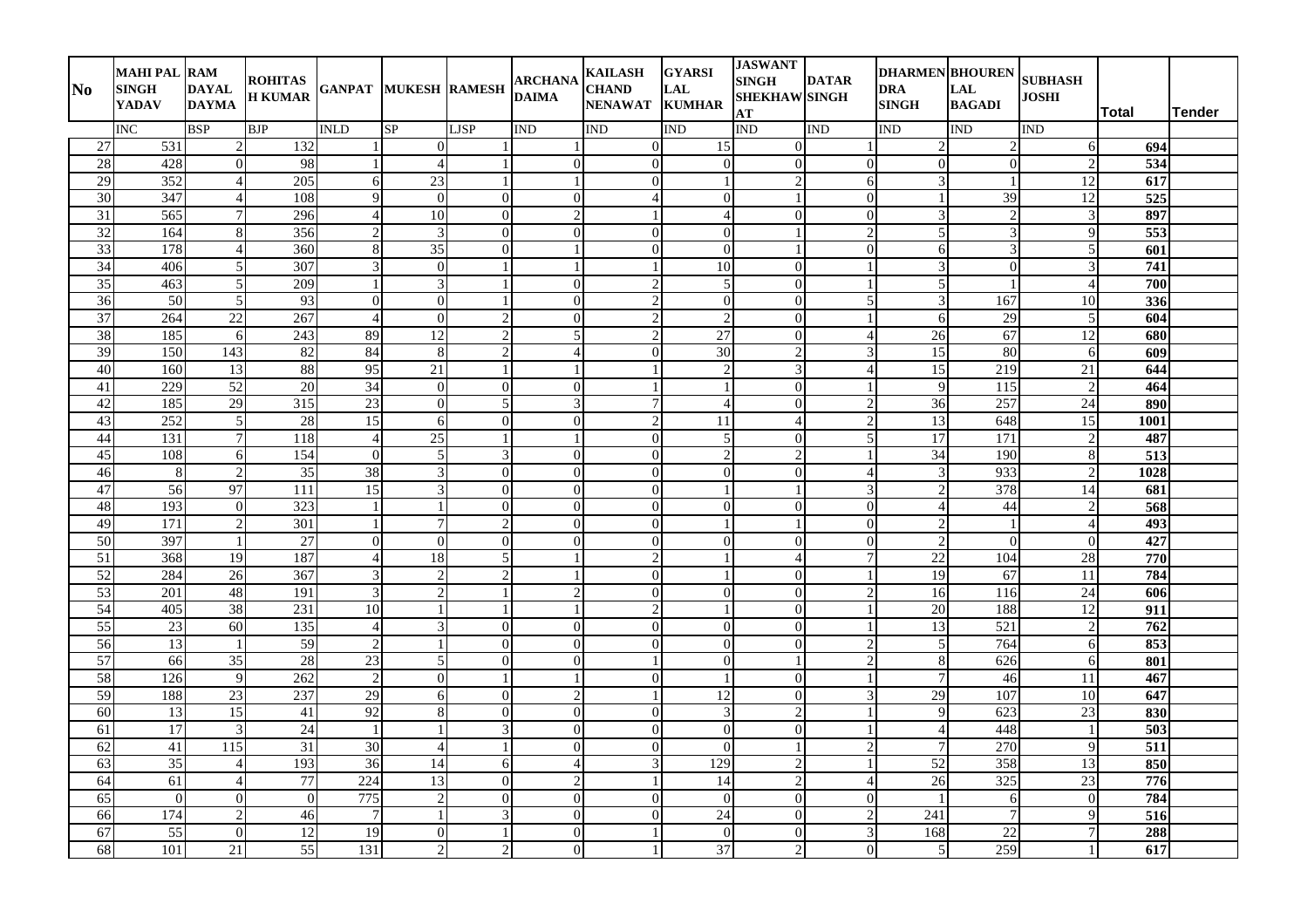| No              | <b>MAHI PAL RAM</b><br><b>SINGH</b><br><b>YADAV</b> | <b>DAYAL</b><br><b>DAYMA</b> | <b>ROHITAS</b><br><b>H KUMAR</b> | <b>GANPAT MUKESH RAMESH</b> |                                      |                          | <b>ARCHANA</b><br><b>DAIMA</b> | <b>KAILASH</b><br><b>CHAND</b><br>NENAWAT KUMHAR | <b>GYARSI</b><br>LAL        | <b>JASWANT</b><br><b>SINGH</b><br><b>SHEKHAW SINGH</b><br>AT | <b>DATAR</b>              | <b>DHARMEN BHOUREN</b><br>DRA<br><b>SINGH</b> | <b>LAL</b><br><b>BAGADI</b> | <b>SUBHASH</b><br><b>JOSHI</b> | Total            | <b>Tender</b> |
|-----------------|-----------------------------------------------------|------------------------------|----------------------------------|-----------------------------|--------------------------------------|--------------------------|--------------------------------|--------------------------------------------------|-----------------------------|--------------------------------------------------------------|---------------------------|-----------------------------------------------|-----------------------------|--------------------------------|------------------|---------------|
|                 | <b>INC</b>                                          | <b>BSP</b>                   | <b>BJP</b>                       | <b>INLD</b>                 | SP                                   | <b>LJSP</b>              | <b>IND</b>                     | <b>IND</b>                                       | IND                         | <b>IND</b>                                                   | <b>IND</b>                | IND                                           | <b>IND</b>                  | <b>IND</b>                     |                  |               |
| 69              | 69                                                  | 6                            | 42                               | 184                         | 18                                   | 2                        | $\overline{0}$                 |                                                  |                             | 3                                                            |                           | $\overline{21}$                               | 309                         |                                | 667              |               |
| $\overline{70}$ | 209                                                 | $\overline{\mathcal{E}}$     | 275                              | 15                          | $\mathbf{3}$                         | $\Omega$                 | $\mathbf{1}$                   | $\mathbf{0}$                                     | $\overline{c}$              | $\mathcal{L}$                                                |                           | 58                                            | 63                          | $\mathbf Q$                    | 641              |               |
| $\overline{71}$ | 78                                                  | 6                            | 211                              | 16                          | $\mathbf Q$                          | $\overline{0}$           | $\boldsymbol{0}$               | -1                                               |                             |                                                              | $\overline{2}$            | 16                                            | 238                         | 10                             | 589              |               |
| 72              | 214                                                 | $\overline{0}$               | 253                              | 6                           | 148                                  | $\overline{\mathcal{A}}$ | $\mathbf{0}$                   | $\boldsymbol{0}$                                 | $\mathfrak{Z}$              | $\overline{2}$                                               |                           | $\overline{18}$                               | $\tau$                      | 12                             | 668              |               |
| 73              | 221                                                 |                              | 351                              | 6                           | 50                                   | 4                        | $\boldsymbol{0}$               | $\mathbf{1}$                                     | $\overline{5}$              | $\Omega$                                                     |                           | $\mathcal{R}$                                 | $\overline{34}$             |                                | 679              |               |
| 74              | 330                                                 | 10                           | 238                              | $\overline{2}$              | 7                                    | 3                        | 3                              | $\mathbf{0}$                                     | $\mathbf{0}$                | $\overline{0}$                                               |                           | $\overline{4}$                                | 8                           | 38                             | 647              |               |
| 75              | 219                                                 | $\tau$                       | 268                              | 9                           | 8                                    | 73                       | 3                              | $\overline{4}$                                   | 5                           | 5                                                            |                           | 11                                            | 9                           | 51                             | 676              |               |
| $\overline{76}$ | 264                                                 | 14                           | 720                              | $\overline{13}$             | $\overline{5}$                       | 3                        |                                | $\overline{2}$                                   | $\boldsymbol{0}$            |                                                              | 6                         | $\overline{21}$                               | 51                          | $\overline{17}$                | 1118             |               |
| 77              | 348                                                 | 8                            | 407                              | 9                           | 17                                   |                          | $\mathbf{0}$                   | $\boldsymbol{0}$                                 | $\boldsymbol{0}$            |                                                              | 8                         | 18                                            | 20                          | $\overline{36}$                | 873              |               |
| 78              | 111                                                 | $\overline{2}$               | 295                              | 3                           | $\overline{4}$                       | $\Omega$                 | $\mathbf{0}$                   | $\mathbf{0}$                                     | $\overline{0}$              | $\Omega$                                                     |                           | 10                                            | -1                          | 9                              | 436              |               |
| 79              | 205                                                 | 10                           | 231                              | 13                          | $\mathcal{D}$                        | $\overline{c}$           | 1                              | 1                                                | $\boldsymbol{0}$            |                                                              | Δ                         | $\overline{7}$                                | 96                          | 13                             | 586              |               |
| 80              | 286                                                 | 23                           | 125                              | 11                          | $\Delta$                             | $\Omega$                 | $\mathbf{1}$                   | $\mathbf{1}$                                     | $\overline{3}$              |                                                              | $\Omega$                  | $\overline{35}$                               | 246                         | 26                             | 762              |               |
| 81              | 136                                                 | 30                           | 105                              | 6                           | 6                                    | $\overline{4}$           | $\mathfrak{Z}$                 | 3                                                | $\overline{24}$             | $\overline{7}$                                               |                           | 94                                            | 165                         | 41                             | $\overline{625}$ |               |
| 82<br>83        | 118<br>184                                          | 133                          | 37<br>222                        | $\overline{7}$              | $\Omega$<br>$\overline{\phantom{0}}$ |                          | $\mathbf{0}$                   | -1                                               | $\theta$                    | $\overline{2}$                                               |                           | 23                                            | 413<br>199                  | $\overline{4}$<br>19           | 740              |               |
| 84              |                                                     | 20                           | 292                              | 3                           | っ                                    |                          | $\mathbf{0}$                   | $\overline{4}$<br>$\mathbf{0}$                   | $\sqrt{2}$<br>23            | $\overline{2}$                                               | $\Omega$<br>$\mathcal{D}$ | 14                                            |                             |                                | 675              |               |
| 85              | 425<br>264                                          | 8<br>57                      | 167                              | 13<br>$\overline{7}$        |                                      | $\overline{2}$           | 1<br>$\mathbf{1}$              | $\mathbf{1}$                                     | $\mathbf{1}$                | $\overline{2}$                                               | Q                         | 13<br>123                                     | 30<br>185                   | 37<br>29                       | 848<br>849       |               |
| 86              | 71                                                  | 41                           | 60                               | 128                         | 5                                    | $\Omega$                 | $\mathfrak{Z}$                 | $\boldsymbol{0}$                                 | $\boldsymbol{0}$            | $\Omega$                                                     | $\overline{2}$            | 88                                            | 411                         |                                | 816              |               |
| 87              | 241                                                 | $\overline{12}$              | 439                              | $\overline{7}$              | 5                                    |                          | 1                              | $\overline{0}$                                   | $\overline{2}$              | $\overline{0}$                                               | $\overline{2}$            | 18                                            | $\overline{7}$              | 18                             | 753              |               |
| 88              | 563                                                 | $\overline{4}$               | 178                              | $\overline{2}$              | $\overline{\mathcal{A}}$             | $\overline{c}$           | $\overline{0}$                 | $\overline{23}$                                  | $\boldsymbol{0}$            |                                                              | $\mathcal{D}$             | 18                                            | 20                          | $\mathbf Q$                    | 826              |               |
| 89              | 201                                                 | 14                           | 117                              | 9                           | $\Delta$                             | $\overline{c}$           | $\overline{4}$                 | $\overline{c}$                                   | $\overline{0}$              | 3                                                            | 9                         | 13                                            | 329                         | $\overline{26}$                | $\overline{733}$ |               |
| 90              | 493                                                 | $\Omega$                     | 63                               | $\overline{2}$              | $\mathbf Q$                          | $\Omega$                 | $\Omega$                       | $\overline{3}$                                   | $\overline{0}$              | $\Omega$                                                     | $\Omega$                  | $\overline{36}$                               | $\mathcal{D}$               | $\mathbf{3}$                   | 611              |               |
| 91              | 359                                                 | $\overline{2}$               | $\overline{50}$                  | $\overline{2}$              | 100                                  |                          | $\mathbf{0}$                   | $\overline{2}$                                   | $\overline{0}$              | $\Omega$                                                     |                           | $\overline{2}$                                | 8                           | 12                             | 539              |               |
| 92              | 334                                                 | 6                            | 145                              | 7                           | 101                                  |                          | $\mathbf{0}$                   | $\boldsymbol{0}$                                 | $\overline{3}$              | $\overline{0}$                                               |                           | 6                                             | 6                           | $\overline{21}$                | 631              |               |
| 93              | 421                                                 | 5                            | 192                              | $\tau$                      | 22                                   | $\Omega$                 | 1                              | 1                                                | $\overline{12}$             | $\Omega$                                                     | $\mathcal{D}$             | -1                                            | $\mathfrak{D}$              | 10                             | 676              |               |
| 94              | 82                                                  | $\overline{2}$               | 176                              | 7                           | 308                                  | 4                        | $\overline{2}$                 | $\boldsymbol{0}$                                 | $\boldsymbol{0}$            |                                                              | $\overline{c}$            | $\overline{0}$                                | 7                           | 6                              | 597              |               |
| 95              | 361                                                 | 8                            | 334                              | 8                           | 13                                   | $\Omega$                 | $\mathbf{0}$                   | $\boldsymbol{0}$                                 | $\overline{4}$              | $\Omega$                                                     | $\mathcal{D}$             | $\boldsymbol{\vartriangle}$                   | 5                           | $\overline{16}$                | 755              |               |
| 96              | 232                                                 | 5                            | 377                              | $\overline{2}$              |                                      | $\overline{\mathcal{L}}$ |                                | $\boldsymbol{0}$                                 |                             | $\Omega$                                                     | 5                         | 41                                            | 5                           | 16                             | 689              |               |
| 97              | 292                                                 | 3                            | 155                              | $\overline{2}$              | $\mathcal{D}$                        |                          | $\Omega$                       | $\theta$                                         | $\Omega$                    | $\Omega$                                                     | Δ                         | 120                                           | 2                           | 12                             | 593              |               |
| 98              | 116                                                 | 23                           | 158                              | 8                           | $\mathfrak{D}$                       | $\overline{c}$           | 1                              | $\Omega$                                         | $\mathbf{1}$                | $\overline{2}$                                               | 3                         | 44                                            | 48                          | 9                              | 417              |               |
| 99              | 142                                                 | $\overline{4}$               | 21                               | 52                          | 3                                    | $\overline{0}$           | $\mathbf{0}$                   | 1                                                | $\ensuremath{\mathfrak{Z}}$ | $\overline{0}$                                               |                           | 57                                            | 40                          |                                | 327              |               |
| 100             | 245                                                 | 13                           | 431                              | 6                           | 5                                    | $\Omega$                 | $\overline{2}$                 | $\overline{c}$                                   | $\overline{2}$              | $\Omega$                                                     | $\boldsymbol{\varDelta}$  | 131                                           | 94                          | 12                             | 947              |               |
| 101             | 69                                                  | 19                           | 246                              | $\overline{\mathcal{A}}$    |                                      | $\Omega$                 | $\mathbf{0}$                   |                                                  | 17                          | 5                                                            | $\overline{2}$            | 151                                           | 5                           | $\overline{22}$                | $\overline{543}$ |               |
| 102             | 59                                                  | 3                            | 21                               | $\overline{2}$              |                                      | $\Omega$                 | $\mathbf{0}$                   | -1                                               |                             | $\overline{0}$                                               | $\overline{c}$            | 26                                            | 279                         |                                | 397              |               |
| 103             | 342                                                 | 7                            | 69                               |                             | $\mathfrak{D}$                       | $\overline{c}$           | $\overline{0}$                 | -1                                               | $\mathbf{1}$                | $\overline{4}$                                               | $\mathbf Q$               | 180                                           | 124                         | 30                             | $\overline{772}$ |               |
| 104             | 178                                                 | 5                            | 40                               |                             | 5                                    | 3                        | $\boldsymbol{0}$               | 1                                                | $\overline{57}$             | $\overline{2}$                                               | 4                         | 192                                           | 12                          | $\overline{22}$                | $\overline{522}$ |               |
| 105             | 190                                                 | 5                            | 242                              | $\overline{2}$              | $\Omega$                             |                          | $\overline{0}$                 | $\overline{0}$                                   | $\overline{2}$              |                                                              |                           | 6                                             | $\overline{1}$              | $\mathbf{Q}$                   | 461              |               |
| 106             | 451                                                 | $\mathcal{R}$                | 144                              | 3                           | $\overline{5}$                       | 3                        | $\Omega$                       | $\boldsymbol{0}$                                 | $\theta$                    | $\Omega$                                                     | $\mathcal{D}$             | 11                                            | 25                          | 24                             | 671              |               |
| 107             | 225                                                 | 9                            | 278                              | 8                           | $\Omega$                             |                          | $\mathbf{0}$                   | $\mathbf{1}$                                     | $\Omega$                    | $\mathcal{D}$                                                | 2                         | 39                                            | $\overline{0}$              |                                | 572              |               |
| 108             | 201                                                 | 44                           | 378                              | 5                           | 6                                    |                          | $\overline{2}$                 | $\Omega$                                         | 25                          |                                                              |                           | 75                                            | $25\,$                      | $\mathbf{Q}$                   | 776              |               |
| 109             | 257                                                 | 19                           | 262                              | 9                           | 17                                   |                          | 1                              | 1                                                | $\overline{2}$              | 5                                                            | 6                         | 177                                           | 46                          | 33                             | 836              |               |
| 110             | 532                                                 | 16                           | 404                              | $\overline{4}$              | 46                                   | 4                        | $\overline{0}$                 | $\mathbf{1}$                                     | $\overline{4}$              | $\overline{0}$                                               | 5                         | $\overline{17}$                               | 15                          | 22                             | 1070             |               |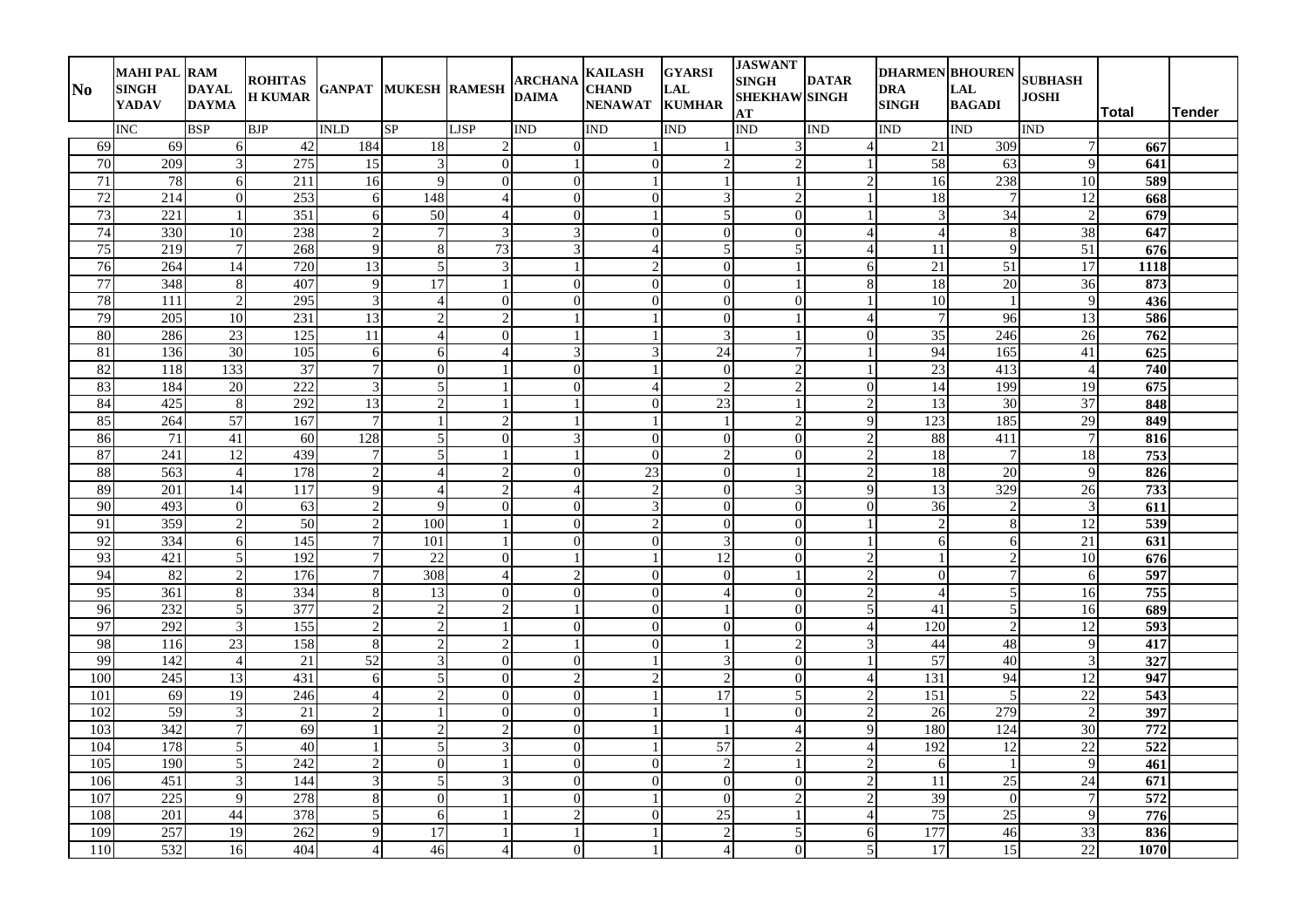| $\bf No$         | <b>MAHI PAL RAM</b><br><b>SINGH</b><br>YADAV | <b>DAYAL</b><br><b>DAYMA</b> | <b>ROHITAS</b><br><b>H KUMAR</b> | <b>GANPAT MUKESH RAMESH</b>     |                                  |                          | <b>ARCHANA</b><br><b>DAIMA</b> | <b>KAILASH</b><br><b>CHAND</b><br><b>NENAWAT</b> | <b>GYARSI</b><br>LAL<br><b>KUMHAR</b> | <b>JASWANT</b><br><b>SINGH</b><br><b>SHEKHAW SINGH</b><br>AT | <b>DATAR</b>   | <b>DHARMEN BHOUREN</b><br><b>DRA</b><br><b>SINGH</b> | <b>LAL</b><br><b>BAGADI</b> | <b>SUBHASH</b><br><b>JOSHI</b> | Total            | <b>Tender</b> |
|------------------|----------------------------------------------|------------------------------|----------------------------------|---------------------------------|----------------------------------|--------------------------|--------------------------------|--------------------------------------------------|---------------------------------------|--------------------------------------------------------------|----------------|------------------------------------------------------|-----------------------------|--------------------------------|------------------|---------------|
|                  | <b>INC</b>                                   | <b>BSP</b>                   | <b>BJP</b>                       | <b>INLD</b>                     | SP                               | <b>LJSP</b>              | <b>IND</b>                     | <b>IND</b>                                       | <b>IND</b>                            | <b>IND</b>                                                   | <b>IND</b>     | IND                                                  | <b>IND</b>                  | <b>IND</b>                     |                  |               |
| 111              | 457                                          | 13                           | 475                              | $\mathcal{L}$                   | 37                               |                          |                                | $\mathbf{0}$                                     | 12                                    | $\Omega$                                                     | $\Omega$       | 15                                                   | $\overline{28}$             | 15                             | 1056             |               |
| 112              | 265                                          | $\overline{4}$               | 544                              | $\overline{15}$                 | $\overline{13}$                  |                          | $\theta$                       |                                                  |                                       | $\theta$                                                     | $\Omega$       | 28                                                   | $\overline{29}$             | 24                             | 925              |               |
| 113              | 652                                          | $\overline{7}$               | 240                              | 8                               | 11                               | $\overline{0}$           |                                | $\boldsymbol{0}$                                 | $\overline{13}$                       |                                                              | 3              | 26                                                   | 17                          | 21                             | 1000             |               |
| 114              | 455                                          | 11                           | 299                              | 16                              | $\overline{32}$                  | $\overline{\mathcal{A}}$ | 3                              | $\mathcal{D}$                                    | $\overline{37}$                       |                                                              | $\overline{7}$ | 54                                                   | 90                          | $\overline{42}$                | 1053             |               |
| 115              | 415                                          | 6                            | 355                              | 8                               | $\overline{4}$                   | $\,8\,$                  | $\boldsymbol{0}$               |                                                  | $\overline{2}$                        | $\mathcal{P}$                                                | $\Delta$       | $\overline{15}$                                      | 79                          | $\overline{20}$                | $\overline{919}$ |               |
| 116              | 167                                          | 6                            | 478                              | 14                              | 5 <sup>1</sup>                   | $\overline{c}$           | $\mathbf{1}$                   | $\mathbf{0}$                                     | $\overline{4}$                        |                                                              | 10             | 40                                                   | 20                          | $\overline{26}$                | 774              |               |
| 117              | 181                                          | 3                            | 320                              | 3                               | 3                                | $\Omega$                 | $\Omega$                       |                                                  | 10                                    |                                                              | $\mathbf{1}$   | 17                                                   | 11                          | $\overline{2}$                 | 553              |               |
| 118              | 488                                          | 22                           | 275                              | $\overline{4}$                  | 177                              |                          | $\overline{c}$                 | $\overline{2}$                                   | 9                                     | $\overline{5}$                                               | $\overline{c}$ | 9                                                    | $\overline{7}$              | $\overline{41}$                | 1044             |               |
| $\overline{119}$ | 398                                          | 16                           | 108                              | $\mathfrak{D}$                  | 70                               | $\overline{0}$           | $\theta$                       | $\mathbf{0}$                                     | $\overline{0}$                        | $\Omega$                                                     | $\mathbf{1}$   |                                                      | $\overline{7}$              |                                | 604              |               |
| 120              | 275                                          | 12                           | 185                              | 5                               | 288                              | 5                        | $\boldsymbol{0}$               | $\boldsymbol{0}$                                 | $\overline{0}$                        |                                                              | 3              | 39                                                   | -1                          | $\overline{9}$                 | 823              |               |
| 121              | 209                                          | 6                            | 343                              | 3                               | $\overline{2}$                   | 1                        | $\mathbf{1}$                   | 3                                                | 23                                    |                                                              |                | $\overline{4}$                                       | $\overline{4}$              | 19                             | 621              |               |
| 122              | 181                                          | $\overline{4}$               | 235                              |                                 | $\overline{0}$                   | $\overline{3}$           | $\theta$                       | $\overline{0}$                                   | 12                                    | $\Omega$                                                     | $\Omega$       | $\overline{24}$                                      | 5                           | 5                              | 476              |               |
| 123              | 342                                          | $\overline{22}$              | 117                              | 3                               |                                  | $\Omega$                 | $\boldsymbol{0}$               | $\overline{c}$                                   | $\mathfrak{Z}$                        |                                                              |                | 5                                                    |                             | 8                              | 506              |               |
| 124              | 552                                          | 7                            | 130                              | 3                               | 14                               |                          | $\theta$                       |                                                  | $\Omega$                              | $\Omega$                                                     |                | 6                                                    | $\overline{2}$              | 29                             | 746              |               |
| 125              | 407                                          | 5                            | 112                              | $\mathfrak{D}$                  | 11                               | 1                        | $\overline{c}$                 | $\mathbf{0}$                                     | $\overline{0}$                        | $\Omega$                                                     | $\mathbf{1}$   | $\Omega$                                             | 6                           | 6                              | 553              |               |
| 126              | 140                                          | 5                            | 374                              | $\mathcal{D}$<br>$\overline{7}$ | 3                                | $\overline{0}$           | $\theta$<br>$\mathbf{1}$       | 3                                                | $\mathbf{1}$                          | $\Omega$                                                     | $\Omega$       | 6                                                    | $\Omega$                    | 6                              | 540              |               |
| 127              | 254                                          | $\overline{4}$               | 518                              |                                 | $\overline{4}$<br>$\overline{7}$ | $\overline{2}$           |                                | $\overline{1}$                                   | $\mathbf{1}$                          |                                                              | 6              | 21                                                   | 6                           | 29                             | 855              |               |
| 128<br>129       | 344                                          | $\sqrt{5}$<br>$\overline{7}$ | 311<br>764                       | 6<br>$\overline{14}$            | $\overline{0}$                   | $\overline{0}$           | $\overline{c}$                 | $\overline{15}$<br>$\overline{1}$                | $\mathbf{0}$<br>$\overline{2}$        | $\Omega$<br>$\overline{0}$                                   | $\overline{0}$ | 21<br>$\mathbf Q$                                    | 3<br>$\Omega$               | 11                             | $\overline{726}$ |               |
| 130              | 220<br>13                                    | $\overline{10}$              | $\overline{76}$                  |                                 | $\mathbf{0}$                     | $\overline{0}$           | $\theta$                       |                                                  | $\mathfrak{Z}$                        | $\Omega$                                                     |                | 56                                                   |                             | 6<br>$\overline{4}$            | 1025<br>301      |               |
| 131              | 215                                          | $\overline{4}$               | 221                              | 16<br>$\overline{7}$            |                                  | 1                        | $\boldsymbol{0}$               | $\boldsymbol{0}$<br>$\boldsymbol{0}$             | 13                                    | $\Omega$                                                     |                | 68                                                   | 120<br>59                   | 18                             | 609              |               |
| 132              | 56                                           | 8                            | $\overline{92}$                  | $\mathcal{D}_{\alpha}$          | $\mathcal{F}$                    |                          | $\Omega$                       | $\theta$                                         | $\Omega$                              | $\Omega$                                                     |                | 153                                                  | 157                         | $\overline{11}$                | 486              |               |
| 133              | 204                                          | $\overline{24}$              | $\overline{69}$                  | 21                              | 30                               |                          |                                |                                                  |                                       | $\bigcap$                                                    |                | 122                                                  | $\overline{300}$            | 13                             | 791              |               |
| 134              | 188                                          | 52                           | 134                              | $\mathfrak{D}$                  | $\mathfrak{D}$                   | $\overline{0}$           | $\theta$                       |                                                  | $\mathbf{1}$                          | $\overline{0}$                                               |                | $\overline{43}$                                      | $\overline{4}$              | $\overline{13}$                | 442              |               |
| 135              | 226                                          | $\overline{2}$               | 237                              | 6                               | $\overline{2}$                   | $\overline{0}$           | 3                              | $\overline{c}$                                   | $\overline{4}$                        | $\overline{2}$                                               |                | 147                                                  | 16                          | 46                             | 697              |               |
| 136              | 199                                          | $\,8\,$                      | 134                              | $\mathbf Q$                     | $\overline{2}$                   | 1                        | -1                             | $\boldsymbol{0}$                                 | $\mathbf{0}$                          | $\overline{0}$                                               | 2              | 40                                                   | 58                          | 10                             | 464              |               |
| 137              | 185                                          | 6                            | $\overline{241}$                 | 5                               | 6                                | 1                        | $\theta$                       | $\boldsymbol{0}$                                 | $\overline{2}$                        | $\Omega$                                                     | $\Omega$       | $\overline{60}$                                      | 6                           | $\overline{11}$                | 523              |               |
| 138              | 16                                           | 3                            | 920                              | 5                               | $\mathcal{D}$                    | $\overline{0}$           | $\overline{0}$                 | $\overline{0}$                                   | $\overline{0}$                        | $\Omega$                                                     | $\Omega$       | $\Omega$                                             | $\Omega$                    |                                | 947              |               |
| 139              | 181                                          | $\overline{4}$               | 438                              | $\overline{4}$                  |                                  | $\Omega$                 | $\boldsymbol{0}$               | $\boldsymbol{0}$                                 | $\Omega$                              | $\Omega$                                                     | $\mathfrak{D}$ | 92                                                   | 12                          | 2                              | 736              |               |
| 140              | 95                                           | 13                           | 424                              | $\overline{Q}$                  |                                  | $\overline{c}$           | -1                             |                                                  | $\Omega$                              |                                                              | 10             | 79                                                   | 102                         | 30                             | 768              |               |
| 141              | 173                                          | $\tau$                       | 339                              | $\overline{7}$                  |                                  | $\overline{0}$           | 2                              | $\mathbf{0}$                                     | $\overline{0}$                        | 3                                                            | 3              | 71                                                   | 10                          | 27                             | 643              |               |
| 142              | 304                                          | 14                           | 288                              | $\overline{7}$                  | $\mathfrak{S}$                   | $\overline{0}$           | $\theta$                       | 3                                                | $\mathbf{1}$                          |                                                              | 8              | 12                                                   | 10                          | 28                             | 681              |               |
| 143              | 279                                          | 6                            | 20                               | 23                              | $\overline{2}$                   |                          | $\theta$                       |                                                  | $\overline{c}$                        |                                                              | 5              | 173                                                  | $\overline{30}$             | $\overline{4}$                 | 547              |               |
| 144              | 9                                            | $\boldsymbol{0}$             | 167                              | $\overline{c}$                  | $\overline{\mathcal{L}}$         | $\overline{0}$           | $\overline{0}$                 | $\boldsymbol{0}$                                 | $\mathbf{0}$                          | $\overline{0}$                                               | $\overline{0}$ | 116                                                  | 34                          | 3                              | 333              |               |
| $\overline{145}$ | 73                                           | 5                            | 289                              | 4                               |                                  | $\overline{c}$           | $\overline{c}$                 | 3                                                | $\,8\,$                               | $\overline{0}$                                               | 8              | 122                                                  | $\overline{4}$              | 26                             | 547              |               |
| 146              | 169                                          | 14                           | 113                              |                                 |                                  | 1                        | $\overline{2}$                 | $\boldsymbol{0}$                                 | 12                                    | $\overline{0}$                                               | 3              | 116                                                  | 3                           | 28                             | 463              |               |
| 147              | 267                                          | 3                            | 83                               | $\mathcal{R}$                   | 4                                | $\overline{0}$           | $\boldsymbol{0}$               | 3                                                | $\overline{2}$                        | $\Omega$                                                     | $\overline{5}$ | 167                                                  | 6                           | $\overline{8}$                 | 551              |               |
| 148              | 100                                          | 5                            | 85                               | $\Omega$                        |                                  | $\Omega$                 | $\boldsymbol{0}$               |                                                  | $\overline{2}$                        |                                                              |                | 166                                                  | 36                          | 18                             | 419              |               |
| 149              | 9                                            | $\theta$                     | 28                               | $\overline{4}$                  |                                  | $\overline{0}$           | $\overline{0}$                 | $\mathbf{0}$                                     | $\overline{0}$                        | $\Omega$                                                     |                | 247                                                  | $\overline{29}$             | 2                              | $\frac{1}{321}$  |               |
| 150              | 44                                           | 3                            | 507                              | 8                               | $\overline{\mathcal{A}}$         |                          |                                | $\Omega$                                         | 3                                     | $\overline{2}$                                               |                | 69                                                   | $\mathbf Q$                 | 22                             | 674              |               |
| 151              | 113                                          | $\overline{4}$               | 48                               |                                 | 2                                | $\overline{0}$           |                                | $\boldsymbol{0}$                                 | $\overline{2}$                        | $\overline{0}$                                               |                | 220                                                  | 160                         | 12                             | 567              |               |
| 152              | 9                                            | 3                            | 272                              | $\mathbf{1}$                    | $\overline{0}$                   | 1                        | $\boldsymbol{0}$               | $\overline{0}$                                   | $\overline{0}$                        | $\Omega$                                                     | $\overline{c}$ | $\overline{147}$                                     | 65                          | $\overline{7}$                 | 507              |               |